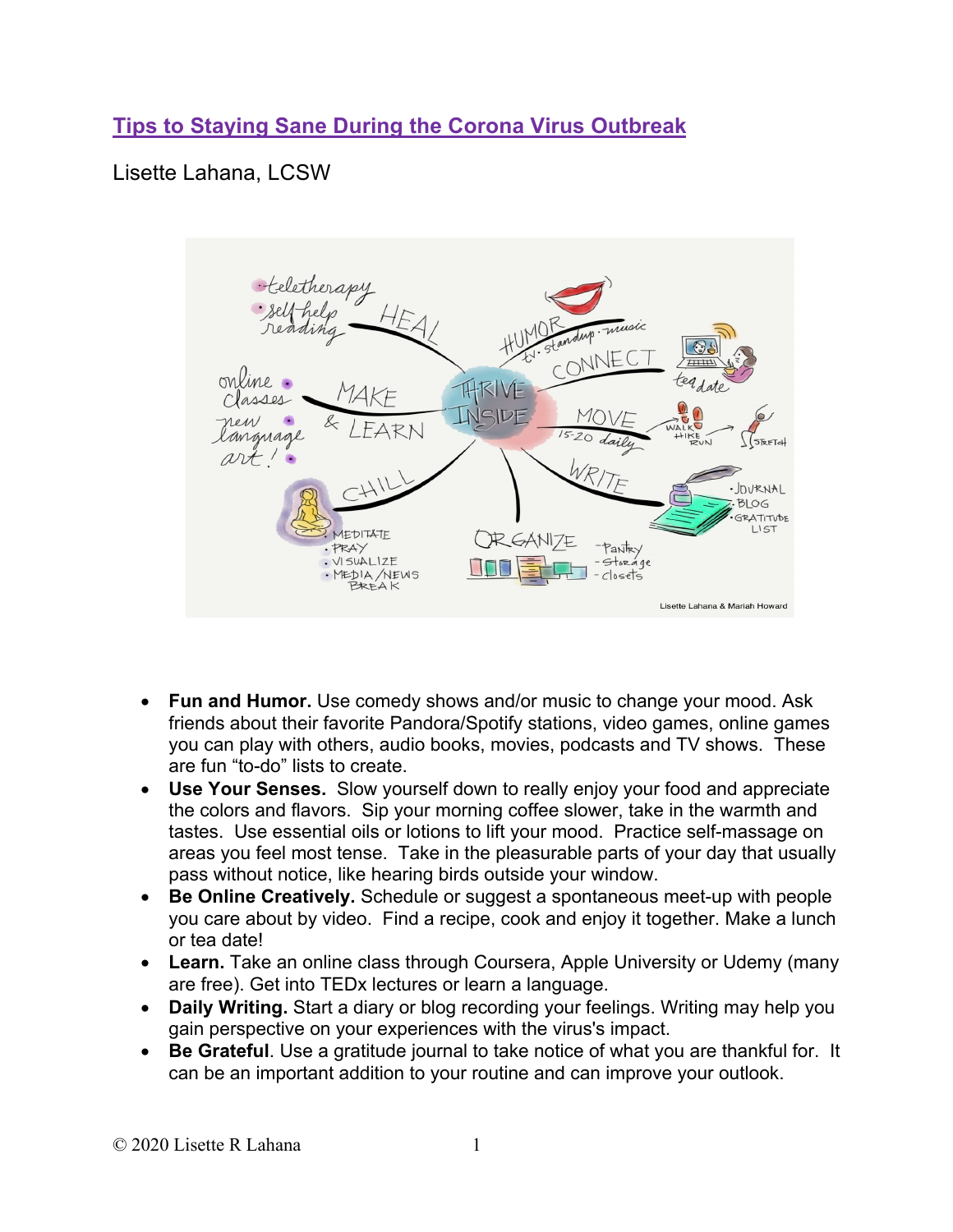- **Organize.** Find a few things you have been meaning to get done, like organizing photos, storage space, clothes, books or toys for donations. Finally, do it.
- **Carve Out Space.** If you share a home have a meeting about ways to bond as well as how to take healthy space from each other. With space taking, allow each person to carve out a time or place where they can be alone or close a door. Even with people you love dearly, spending a bit of time apart can decrease tension.
- **Self-Care.** Working from home or doing 24/7 childcare can cause you to forget the basics. Make sure to set alarms and schedule breaks. It can be tempting to overwork when at home as you might never officially clock out. Set boundaries by informing others in a group work chat when you will be back online.
- **Schedule.** Consider setting up a daily calendar for you and/or each child so that each will have structure. This can help you feel more in control and organized. Are there usually strict rules about the schedule for TV, iPad or video games? Give yourself permission to loosen rules so you may have additional breaks from your kids.
- **Get Old Fashioned.** Have a technology-free evening to do art, write creatively, play charades/"Bowl Game," make music, write poetry, read or play games.
- **News Hiatus.** Take a day or two off the news about the virus. Taking a break will help you hang in for the "long haul," feeling less stressed. You can ask a friend to keep you posted if something major happens.
- **Pet Break.** This can be a time to slow down and spend time petting, brushing, playing with or tending to your pet's needs. Connecting with them can be soothing, welcome distraction. This is an opportunity to get in touch with your pet's comings and goings and increase bonding.
- **Take Care of Your Body.** It may be tempting to use substances to cope. Consider the effect drugs, caffeine and alcohol have on your mood. Caffeine and some drugs can often increase anxiety and cause heart palpitations. Alcohol can have a negative effect on sleep quality and increase depression. Some drugs may cause temporary euphoria but deplete chemicals in your brain responsible for happiness. Others may cause you to feel drained or unmotivated.
- **Slow Down and Be Present.** When thoughts go toward fear or frustration make attempts to get back to the present moment learning a breathing meditation or by being in your body. Find something that holds your full attention and is distracting (E.g. Bubble Bath). Mindfulness practice can be a way to train yourself to be more present. Start with 5-10 minutes a day and build up to 20-45 minutes. Meditations, mindfulness practices and guided visualizations can be found on YouTube, Insight Timer, Headspace or Calm apps.
- **Grow Spiritually.** Local and national religious communities, meditation centers or 12-step groups may offer free online meetings or services. Use this time to strengthen your faith or spiritual practice. For those who pray, connection with god or a higher power may be what you need to get through this rough period.